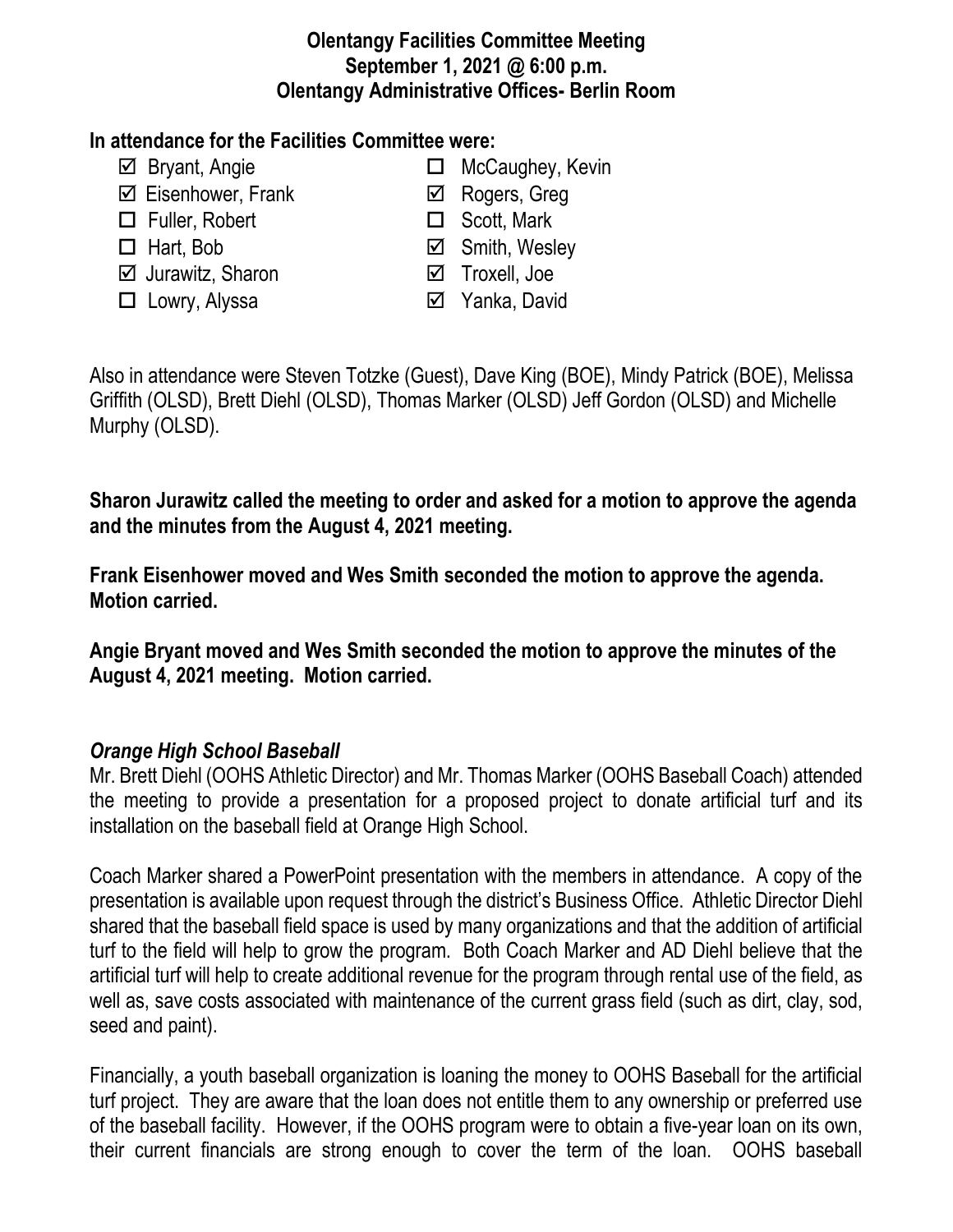understands that once the artificial turf is paid off that they would immediately need to start a fund for the future replacement of the turf.

The organization would like to start installation of the artificial turf at OOHS by mid-October 2021. Because the project pricing was secured prior to the pandemic, they are not certain if the vendor would be willing to honor the pricing for much longer.

OOHS does not plan to use Maumee or Motz for the installation of the turf. They are using an AstroTurf Diamond product through LeVan's Excavating, LLC. Jeff Gordon shared that OOHS baseball would need to provide the Facilities Committee with product specifications for the project, warranty information, and current references to be vetted by a subcommittee (Joe Troxell and Steve Totzke) of the Facilities Committee. Mr. Gordon is in support of baseball's initiative for this project and their timeline, but the details need to be reviewed further.

*Chairperson Sharon Jurawitz called for a motion to approve OOHS baseball's installation of artificial turf on the OOHS baseball field contingent upon the subcommittee's approval of the project's specifications, warranty information, and references provided*.

### *Greg Rogers moved and Joe Troxell seconded the motion to approve the project with the contingencies noted. All in attendance were in favor of the motion. None were opposed. Motion carried.*

Because of the short timeline for this project, Mr. Diehl and Mr. Marker were encouraged to reach out to Randy Wright to obtain presentation time at one of the upcoming BOE meetings for the end of September or early October.

Facilities Committee members thanked Coach Marker and AD Diehl for their presentation and encouraged them to collect the additional information needed as soon as possible for final review.

## *Enrollment Projections and Reporting*

Sharon Jurawitz, Angie Bryant, and Frank Eisenhower have been busy reviewing this year's student enrollment reporting. Using similar formulas applied to last year's enrollment projections, they have compiled the information into a preliminary report to share with members at this evening's Facilities Committee meeting. A copy of the preliminary reporting is available upon request through the district's Business Office.

The preliminary reporting:

- Shows only a .65% difference from last year's projections to this year's actual enrollment numbers (which is great accuracy).
- Predicts that the district will rise to an enrollment of about 27,000 students in the tenyear forecast (approximately a 14% growth rate).
- Parallels the growth rate that Delaware County is reporting for the county's population.
- Shows an enrollment peak in the district's 50 year forecast within the next 10-12 years.
- Confirms that requests for new building permits are still not dropping off within the district.
- Projects High School enrollment at about 2000 students per HS in ten years.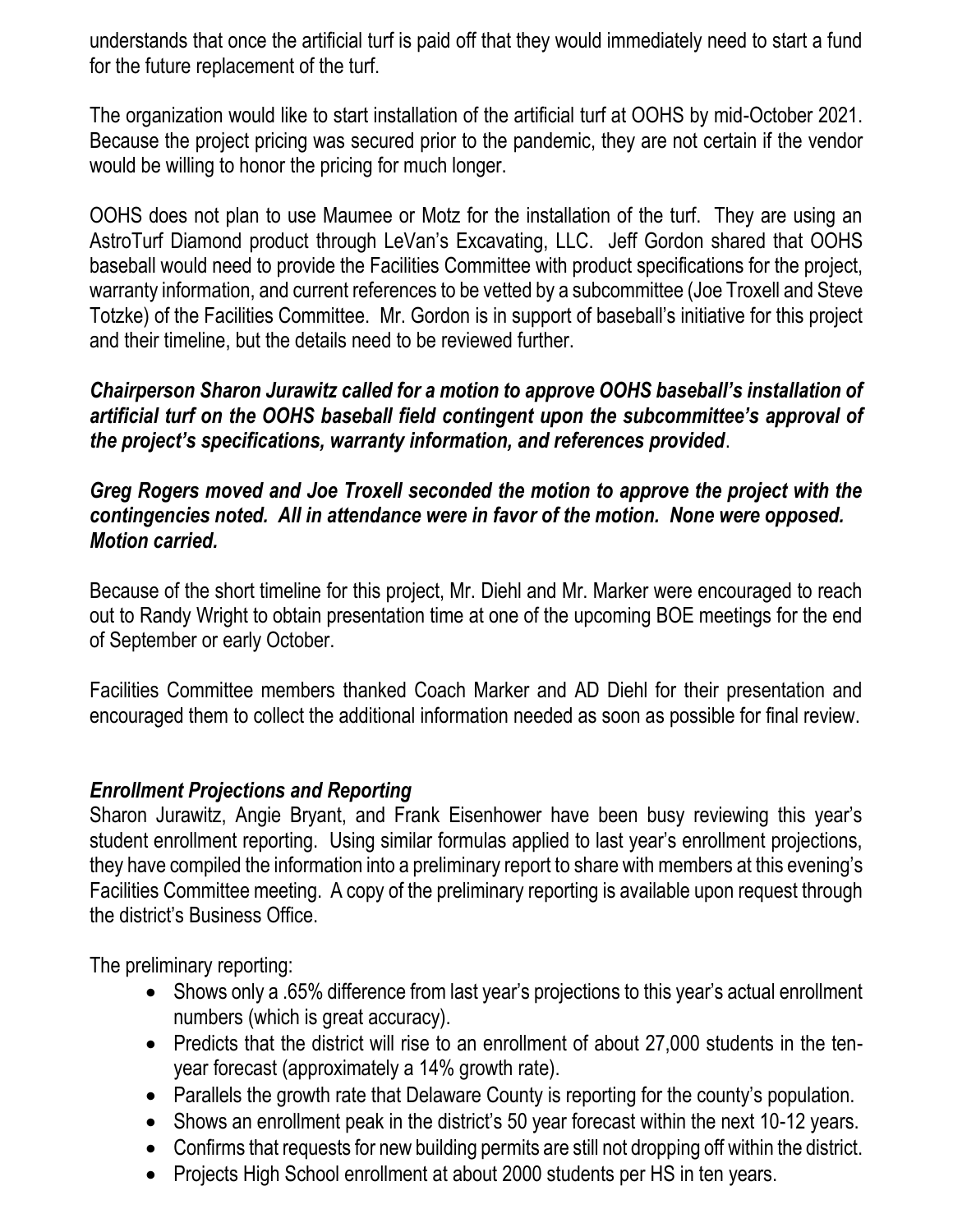- Confirms that Middle School #6 is needed.
- Supports the need for Elementary #17.
- Shows that short-term there is plenty of elementary classroom space.
- Supports the need for Elementary #17 by 2026-2027, which would require the possible start of construction on the new elementary by 2025.
- Underestimated the number of K and Pre-K students. It is thought that parents may not have been enrolling their younger kids in school due to COVID last year and this year.

Sharon advised that the reporting will not be finalized until she receives additional enrollment reporting information from the district on September 8, 2021. This information is needed to remain consistent with the timeframe of information that has been used for the reporting in past years.

The October Facilities Committee meeting has been moved up to Wednesday, September 29, 2021 at 6:00 p.m. so that deadlines for this year's enrollment reporting can be met. Enrollment projections reporting is scheduled to be shared with the Board of Education at the October 14, 2021 meeting. We will need as many Facilities Committee members as possible to attend the meeting scheduled on 9/29/2021. Additionally, Jeff Gordon asked Michelle Murphy to send Dr. Jack Fette an invitation to the 9/29/2021 meeting. He would like for him to review and discuss the final reporting information before it is shared with the Board of Education in October.

## *New Facility Planning*

Jeff Gordon shared the following updates regarding new facility planning for the district:

- **Middle School #6-** the perimeter foundation of the school is complete and the exterior block walls are in process. Permanent electric power is available for the entire project, which will be a large cost savings. The project is off to a good start and with no delays at this time.
- **Elementary #16-** experienced a successful start to the new school year. All life safety lines were installed and complete by the first day of classes.
- **Security Vestibules-** all were complete by the first day of school.
- **Playground Renovations** All playground renovations were complete by the first day of class with the exception of SRES (which was finished by the second day of class.) The kids are already writing "thank you" letters to the district relevant to the renovations, which is both appreciated and gratifying. A new playground at SMS preschool is still in process and should be complete within the week.
- **Broadcast Journalism Rooms-** the three newest Broadcast Journalism Rooms at OHS, LHS and BHS are up and running. It will be up to the individual schools to outfit them with additional equipment per their individual curriculum needs.
- **Elementary School Media Centers** planning to update the media centers at the district's existing elementary schools has commenced. The goal is for the media centers to look similar to the media center at Shale Meadows Elementary.
- **Roofs-** a new roof at WRES is complete and a section of new roofing at LHS is still in the process of being completed.

An RFQ for a district Roofing Consultant-of-Record (RCOR) was advertised and submissions have been received. Mr. Gordon will be asking the Roofing Subcommittee to assist him with the review of the submissions. Facilities Committee member Dan Lawrence resigned from the Facilities